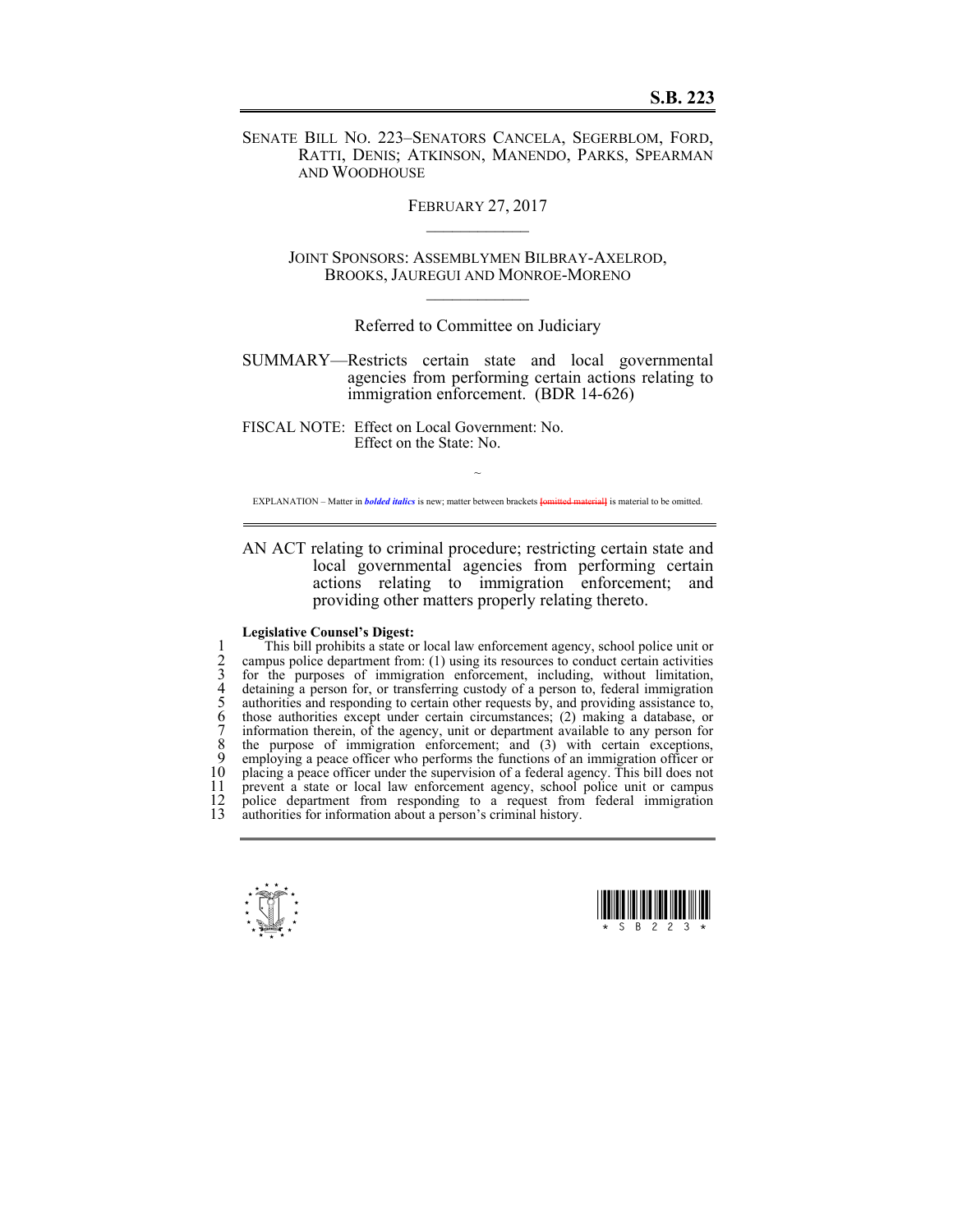## THE PEOPLE OF THE STATE OF NEVADA, REPRESENTED IN SENATE AND ASSEMBLY, DO ENACT AS FOLLOWS:

**Section 1.** Chapter 171 of NRS is hereby amended by adding<br>2 thereto a new section to read as follows: 2 thereto a new section to read as follows: *1. No state or local law enforcement agency, school police unit or campus police department shall: (a) Use money, facilities, property, equipment or personnel of the agency, unit or department to investigate, interrogate, detain, detect or arrest a person for the purposes of immigration enforcement, including, without limitation: (1) Inquiring into or collecting information about the immigration status of a person. (2) Detaining a person on the basis of a hold request, except where there is an independent finding of probable cause. (3) Responding to a notification request or transfer request. (4) Providing or responding to a request for nonpublic personal information about a person, including, without limitation, information about the person's home address, work address or date of release from custody. (5) Making an arrest on the basis of a civil immigration warrant, except where there is an independent finding of probable cause. (6) Giving a federal immigration authority access to interview a person who is in custody, except pursuant to a judicial warrant and, if the person is represented by counsel: (I) Notice is provided to counsel; and (II) Counsel is provided the opportunity to be present during the interview. (7) Assisting a federal immigration authority in the activities described in 8 U.S.C. § 1357(a)(3). (8) Performing the functions of an immigration officer, whether pursuant to 8 U.S.C. § 1357(g) or any other law, regulation or policy, whether formal or informal. (b) Make any database of the agency, unit or department,*  including a database which is maintained for the agency, unit or *department by a private vendor, or the information included therein other than information regarding a person's citizenship or immigration status, available to any person for the purpose of immigration enforcement. A person who is provided access to that database or information shall certify in writing that the database or information, as applicable, will not be used except in accordance with the provisions of this paragraph. (c) Place a peace officer under the supervision of a federal agency or employ a peace officer who performs the function of an* 



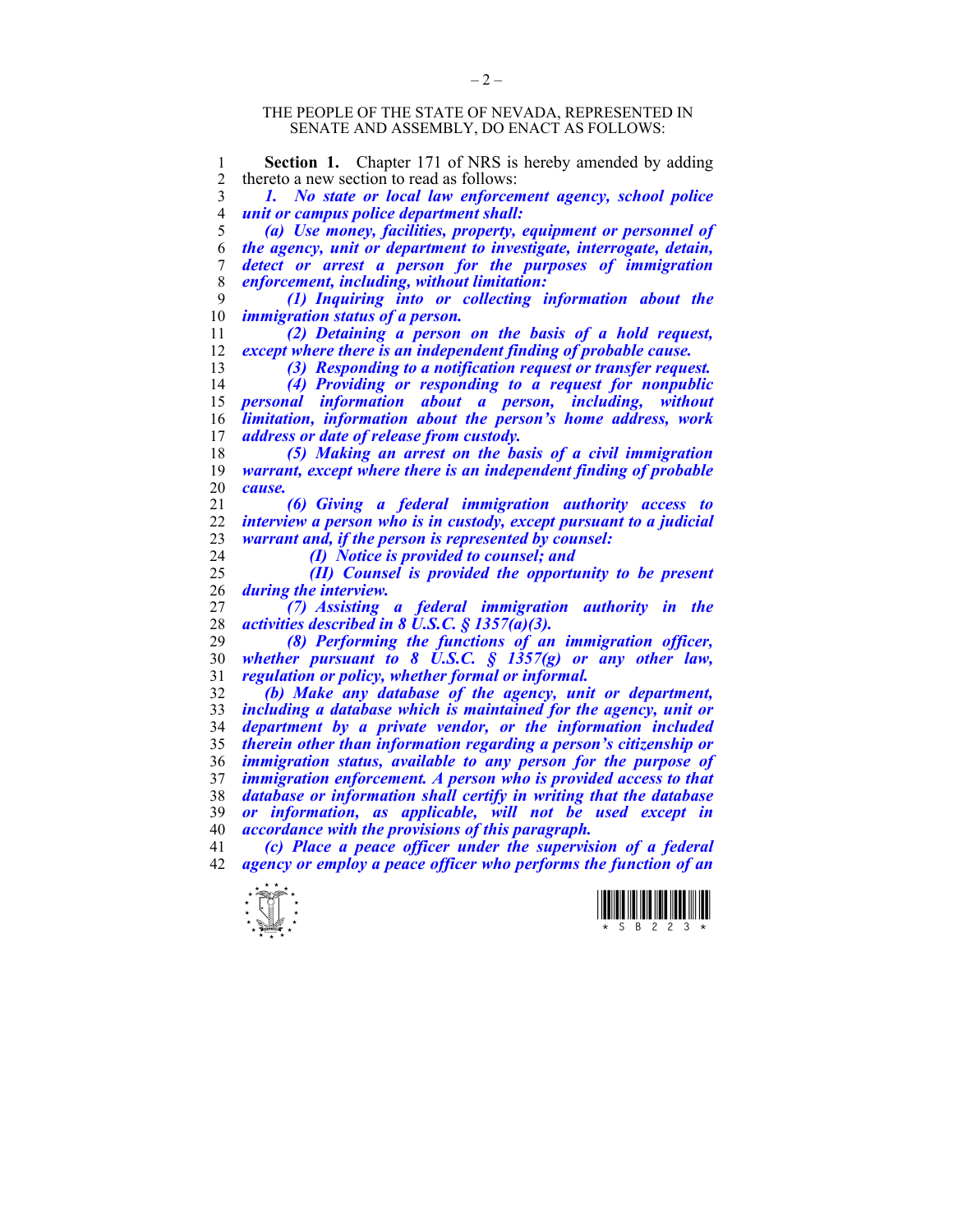*immigration officer pursuant to 8 U.S.C. § 1357(g), except to the*  extent that the peace officer remains subject to the laws of this *State as they govern the conduct of peace officers and the policies of the agency, unit or department which employs the peace officer. 2. Nothing in this section shall be construed to prevent any* 

*state or local law enforcement agency, school police unit or campus police department from responding to a request from a federal immigration authority for information about a specific person's prior criminal arrests or convictions where otherwise allowed by the laws of this State.* 

*3. Notwithstanding any other provision of law, no state or local law enforcement agency, school police unit or campus police department shall transfer the custody of a person to a federal immigration authority for the purposes of immigration enforcement or detain a person at the request of a federal immigration authority for the purposes of immigration enforcement without a warrant. This subsection does not limit the prohibitions set forth in subsection 1.* 

*4. As used in this section:* 

*(a) "Campus police department" has the meaning ascribed to it in NRS 179D.015.* 

*(b) "Civil immigration warrant" means a warrant for a violation of federal civil immigration law, including, without limitation, a civil immigration warrant that is entered in a database of the National Crime Information Center.* 

*(c) "Federal immigration authority" means any officer, employee or person who is paid by or acting as an agent of:* 

*(1) The United States Immigration and Customs Enforcement or any division thereof;* 

*(2) The United States Customs and Border Protection or any division thereof; or* 

*(3) The United States Department of Homeland Security or any other component thereof and is charged with immigration enforcement.* 

*(d) "Hold request" means a request by a federal immigration authority that a state or local law enforcement agency, school police unit or campus police department maintain custody of a person who is in the custody of the agency, unit or department, as applicable, beyond the time the person would otherwise be eligible for release in order to facilitate the transfer of custody of the person to the federal immigration authority and includes, without limitation, Department of Homeland Security Form I-247D.* 

*(e) "Immigration enforcement" includes, without limitation, any and all efforts to investigate, enforce or assist in the investigation of any federal civil or criminal immigration law that*